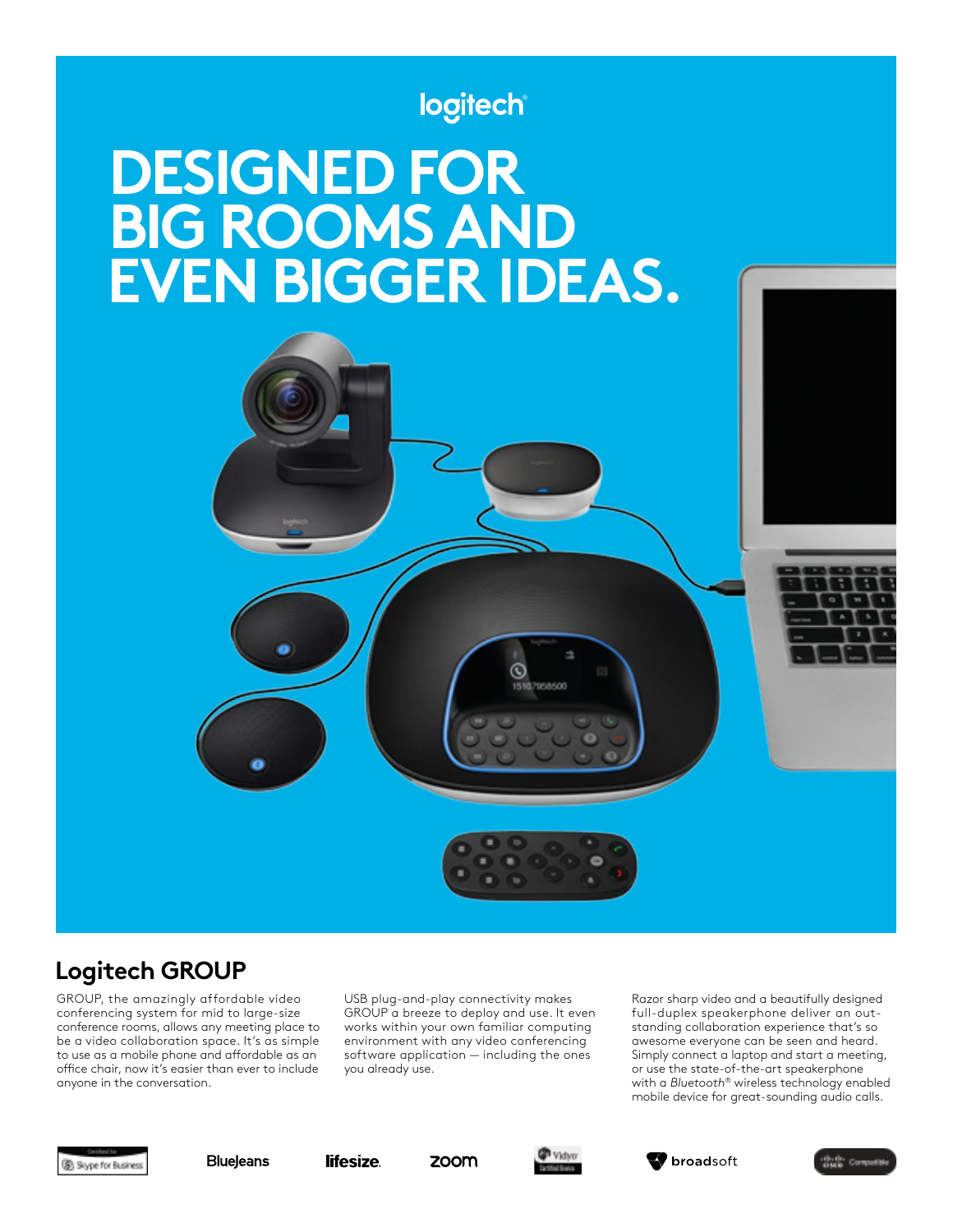### **Logitech GROUP**



#### **Video Conferencing Elevated.**

GROUP, our video conferencing solution for groups of 14–20 people, delivers high quality HD video and crystal clear audio, allowing any meeting place to be a video collaboration space. With advanced features like acoustic echo cancelation, noise reduction technology, and intuitive controls, now it's easier than ever to include anyone in the conversation.

#### **Video Collaboration Made Simple.**

USB plug-and-play connectivity makes GROUP easy to use. Simply connect a laptop to conduct life-like meetings within your own familiar computing environment for use with any video conferencing software application — including the ones you already use. Plus, you can use the state-of-the-art speakerphone with a Bluetooth wireless technology enabled mobile device for great-sounding audio calls.

#### **Your Meeting Space. Your Way.**

GROUP offers the flexibility to customize conference room set-up with multiple camera mounting options. Use the camera on the table or mount it on the wall with included hardware. The bottom of the camera is designed with a standard tripod thread for added versatility. Conference participants can also clearly converse within a 6 m/20' diameter around the base, or extend the range to 8.5 m/28' with optional expansion mics.



For razor sharp close-ups of objects and whiteboard content, the GROUP camera offers 10x lossless zoom, enabling your team to see every detail with outstanding resolution and clarity.

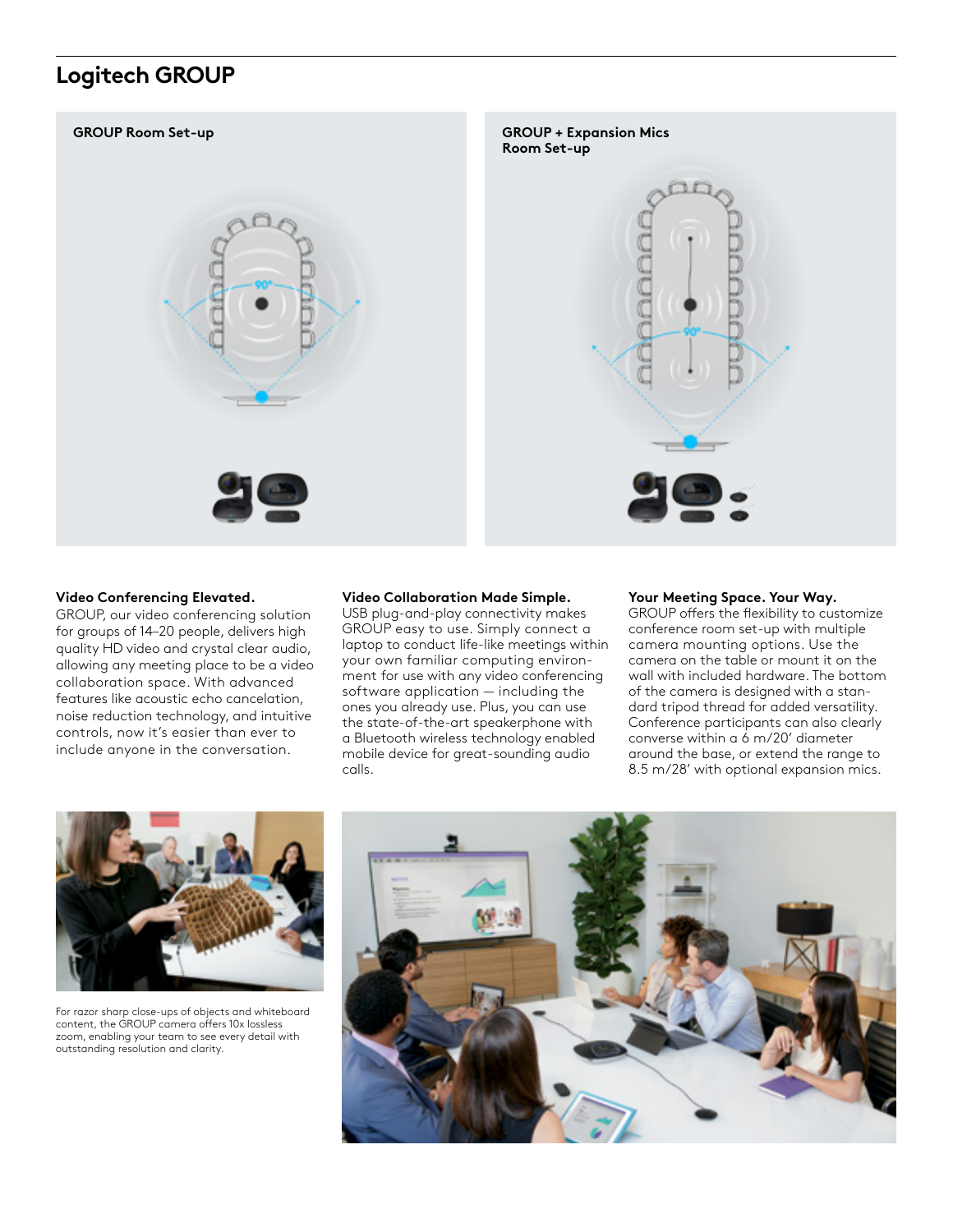### **Logitech GROUP**



### **HD 1080p video quality at 30 frames-per-second**

Brings life-like full HD video to conference calls, enabling expressions, non-verbal cues and movements to be seen clearly.

#### **H.264 with Scalable Video Coding (SVC) and UVC 1.5**

Preserves PC processing and battery power by putting video processing within the camera adjusting dynamically to the available bitstream. The result is a smoother video stream in applications like Skype® for Business and in Windows® 8 and Windows 10.

#### **90° field of view with mechanical 260° pan and 130° tilt**

The generously wide field of view and silky smooth pan and tilt controls enhance collaboration by making it easy to see everyone in the room.

#### **10x lossless HD zoom**

Zero in on close-ups of objects and whiteboard content with outstanding detail and clarity.

#### **Autofocus**

High-precision lens automatically focuses on people and objects to deliver razor-sharp resolution wherever the lens is pointed.

#### **Razor-sharp optics**

Enhance face-to-face collaboration. Advanced Logitech lens technology delivers remarkable video quality with superb resolution, speed, fluidity, color balance, and detail.

#### **Far-end camera control**

Operate camera pan, tilt and zoom functions<sup>1</sup> of another Logitech® ConferenceCam or Webcam C930e in the other location.

#### **5 camera presets**

Multiple camera presets make it easy to frame and focus the lens on frequently used views — such as the conference table, whiteboard, and close-ups — and quickly return to each view at the touch of a button.

#### **Plug-and-play camera setup**

Simply connect camera to powered hub with 4.9 m/16' cable provided to get up and running in a snap.



#### **Full-duplex speakerphone**

Hear and be heard with life-like sound that's crisp, clear, and highly intelligible. Plus the cast metal base console is loaded with advanced audio features and intuitive controls.

#### **Spacious audio**

Conference participants can converse within a 6 m/20' diameter around the speakerphone and be heard so clearly by remote participants that it seems like conversations are happening in the same room.

#### **Optional expansion mics**

Expand the conversation area from 6 m/20' to 8.5 m/28' so that even those away from the speakerphone can be clearly heard. Microphones, sold in pairs, are automatically recognized and configured by simply plugging them into the GROUP speakerphone.

#### **Beamforming technology with four omni-directional mics**

Conversations sound realistic and natural by minimizing sound reflections (reverb) and distracting audio artifacts.

#### **Acoustic echo cancelation**

Advanced acoustic engineering reduces echo, making calls sound more natural.

#### **Noise reduction technology**

Ambient noises and other distracting tones are suppressed to support comfortable, natural-sounding conversation on both ends of the call.

#### **HD audio**

High bandwidth audio reproduces vocal tones with exceptional quality, enabling people on both sides of the call to enjoy a life-like communication experience.

#### **Visual call status indicator**

Onboard LEDs flash to provide visual alerts when on a call, when there's an incoming call and when an incoming call is muted.

### **LCD displays Caller ID and other info**

View call-related info2 (Caller ID, call duration, etc.) and speakerphone/camera function indicators (volume control, etc.) on LCD display screen.

#### **Plug-and-play speakerphone setup**

Simply plug the speakerphone into the powered hub with the supplied 4.9 m/16' cable to get up and running in no time.



#### **Tight integration with top cloud communication apps**

Logitech partners with the top communication developers<sup>5</sup> to ensure the most integrated and seamless experience when using GROUP.

#### **Compatible with Mac® and PC**

Simply connect a PC or Mac® to conduct meetings within the user's own familiar computing environment.

#### **Works with most UC and**

**video conferencing applications**  Users are free to use the desktop video conferencing application of their choice.

#### **Bluetooth wireless technology and Near Field Communication (NFC) technology**<sup>3</sup>

Connect the speakerphone to a Bluetooth wireless technology enabled device for great-sounding audio calls, or pair NFC-enabled mobile devices by simply bringing them close together.

#### **Professional-grade certifications**

Leading business certifications (Certified for Skype for Business, Cisco Jabber® and WebEx® compatible4 ) and enhanced integration with Logitech Collaboration Program (LCP) members<sup>5</sup> ensure an integrated experience with most business-grade video conferencing platforms.

#### **Optional GROUP Extended Cables**

The optional GROUP 10m Extended Cable can be routed through a conduit to double the distance from 5 to 10 meters (32.8') between the Logitech GROUP hub and the camera or speakerphone. For longer runs involving plenum-spaces, use the GROUP 15m Extended Cable to triple the distance from 5 to 15 meters (49.2')<sup>6</sup>.

#### **Multiple camera mounting options and device setup configurations**

Set up the conference room the way you want with up to a 9.8 m/32' range between camera and speaker. Use the camera on the table or mount it on the wall with included hardware. The bottom of the camera is designed with a standard tripod thread for added versatility.

#### **Dockable remote control**

Operate camera pan, tilt and zoom, volume up/ down and answer/hang-up<sup>7</sup> functions on the base speakerphone console or with remote control that docks in console when not in use.

#### **PTZ app**

Control local camera pan, tilt and zoom functions from PC or Mac with simple-to-use software app.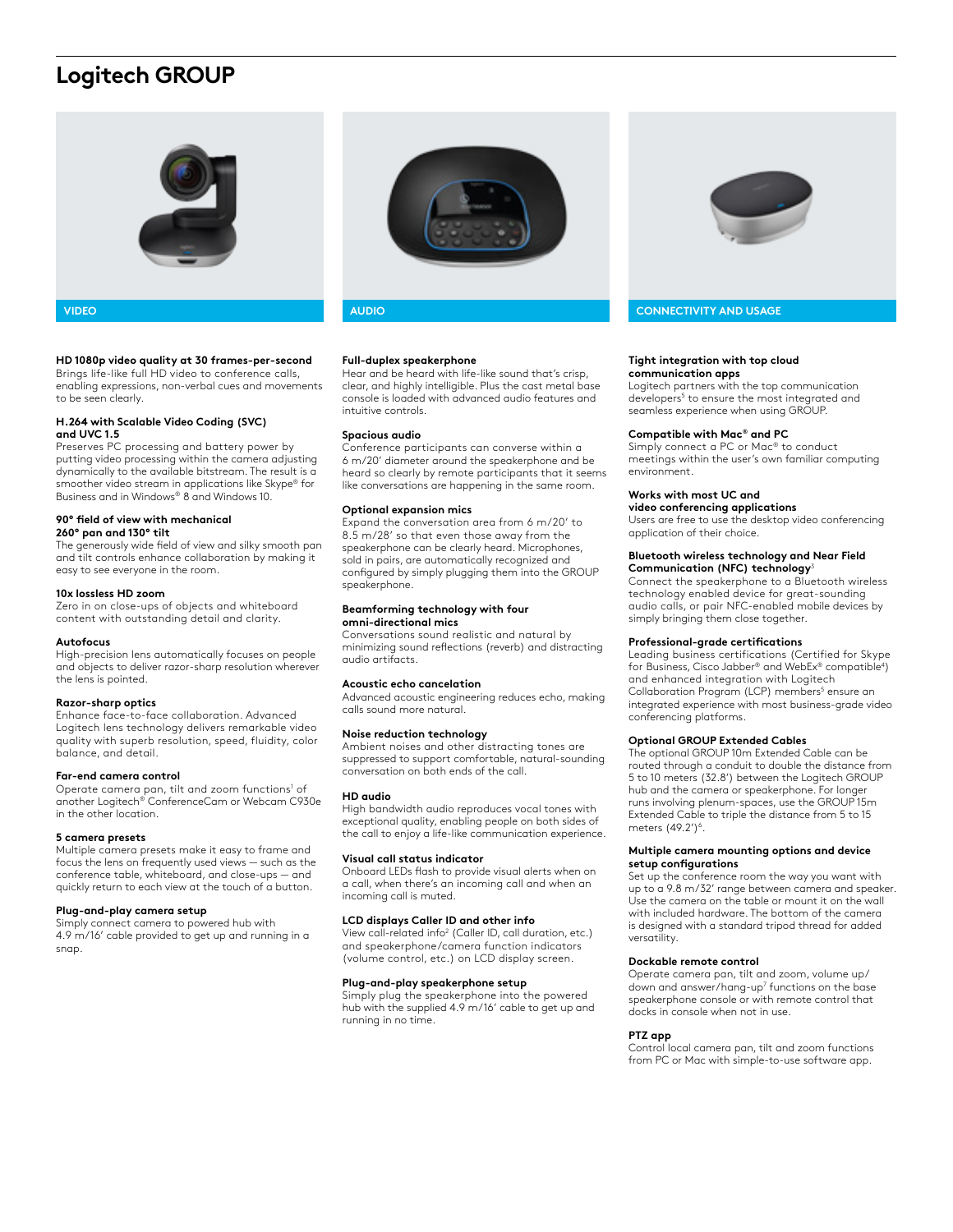### **Logitech GROUP**

#### **TECH SPECS**

#### **CAMERA**

Smooth motorized pan, tilt and zoom, controlled from remote or console

260° pan, 130° tilt

10x lossless HD zoom

90° Field of View

Full HD 1080p 30fps

H.264 UVC 1.5 with Scalable Video Coding (SVC)

Autofocus

5 camera presets

Far-end control (PTZ) of ConferenceCam products

Kensington security slot

LED to confirm video streaming

Standard tripod thread

#### **REMOTE CONTROL**

Dockable

8.5 m/28-foot range

#### **PRODUCT SPECIFICATIONS**

**Logitech GROUP** Price: \$999 Part #: 960-001054 UPC: 097855118462 **Expansion Mics** Price: \$299 Part #: 989-000171 UPC: 097855119551

**Logitech GROUP + Expansion Mics** Price: \$1,249 Part #: 960-001060 UPC: 097855120038

**GROUP 10m Extended Cable** Price: \$99 Part #: 939-001487 UPC: 097855129765

**GROUP 15m Extended Cable** Price: \$199 Part #: 939-001490 UPC: 097855131942

#### **SYSTEM REQUIREMENTS**

Windows® 7, Windows 8 or Windows 10 Mac OS X<sup>®</sup> 10.7 or higher Google Chromebook Version 29 or higher

Note: For full HD support, please check with your software application provider for system requirements.

#### **SPEAKERPHONE**

Full-duplex performance

Acoustic echo cancellation

Noise reduction technology

Ultra-wideband audio

Bluetooth and NFC wireless technology

LCD for caller ID, call duration and other functional response

LEDs for speakerphone streaming, mute, hold, and Bluetooth wireless paring

Touch controls for call answer/end, volume and mute, Bluetooth – plus camera PTZ, "home" preset and farend control

Microphones (Tx)

 Four omni-directional microphones supporting 20-foot diameter range

Frequency response: 100Hz – 11KHz

Sensitivity: -28dB +/-3dB

Distortion: <1% @ 1KHz at 106dB

#### Speakers (Rx)

Frequency response: 120Hz – 14KHz

Sensitivity: 83dBSPL +/-3dB at 1W/1M

Max output: 91dBSPL

Distortion: <5% from 200Hz

Kensington security slot

#### **PRODUCT DIMENSIONS + WEIGHT**

**Camera** 146 x 131 x 130 mm 5.8 x 5.2 x 5.1" 580 g /20.46 oz

**Speakerphone** 240 x 65 x 240 mm 9.5 x 2.5 x 9.5" 1223 g / 43 oz

**Hub** 94 x 34 x 74 mm 3.75 x 1.3 x 2.9" 83 g / 3 oz

### **Remote**

1.97 x 4.72 x 0.39"

**Package**

**Expansion Mics** 83 x 83 x 21 mm 3.3 x 3.3 x 0.83" 230 g / 8 oz

**Wall/Table Mount**

**GROUP 10m**

15 m x 5 mm/50 x 12 mm

#### **HUB / CABLE**

Central mountable hub for connection of all components

Included adhesive solution for under-table mounting

Two cables for connection between hub and camera/ speakerphone (Length: 5 m/16')

One USB cable for connection to PC/Mac (Length: 3 m/9.8')

AC Power adapter (Length: 3 m/9.8')

#### **MOUNT**

Dual purpose mount for wall placement or for elevating the camera on a table

#### **COMPLIANCE AND TOOLS**

USB 2.0 compliant

UVC-compliant video and audio for broad application compatibility

Certified for Skype for Business, Cisco compatible<sup>4</sup>, and enhanced integration with Logitech Collaboration Program (LCP) members<sup>5</sup>

Downloadable diagnostic tool

Field upgradeable firmware tool

Downloadable app plug-ins for advanced feature support

#### **INSIDE THE BOX**

Camera, speakerphone, remote control, two 5 m/16.4' cables for connection between speakerphone and hub and camera and hub, one 3 m/9.8' meter cable between hub and PC, Velcro for cable management, Velcro for hub to table securing, powered hub, power adapter with regional plugs, mount, quick start guide, warranty card.

#### **WARRANTY**

2-year limited hardware

**www.logitech.com/GROUP**

#### **To order, contact your reseller or call us at 800-308-8666**

 $6$  Learn more about GROUP Extended DIN Cables at: www.logitech.com/accessories.

7 With Skype® for Business, Skype®, Cisco Jabber® and LCP participants with completed integrations (refer to www.logitech.com/lcp for the latest information).

© 2017 Logitech. Logitech, the Logitech logo and other Logitech marks are owned by Logitech and may be registered. All other trademarks are the properties of their respective owners. Logitech assumes no responsibility for any errors that may appear in this publication. Product, pricing and feature information contained herein is subject to change without notice.

Logitech Inc. 7700 Gateway Blvd., Newark, CA 94560

1 With Skype® for Business, and Logitech Collaboration Program (LCP) members, including Vidyo, Zoom and Lifesize Cloud (refer to www.logitech.com/lcp for the latest information).

4 See www.logitech.com/ciscocompatibility for the latest version. 5 Includes Blue Jeans, BroadSoft, Lifesize, Vidyo, and Zoom. See www.logitech.com/lcp for full list and the latest information.

### 50 x 120 x 10 mm

48 g / 1.69 oz

500 x 152 x 310 mm 19.75 x 6 x 12.25" 4.1 kgs / 9 lbs

2 With Skype® and Cisco Jabber®. <sup>3</sup> With NFC-enabled mobile devices.

Cable/Repeater 278 g / 9.8 oz

> **GROUP 15m Extended Cable** Cable/Repeater

**Extended Cable** 10 m x 4 mm/50 x 12 mm 32.8' x 0.16"/1.97 x 0.47"

49.2' x 0.20"/1.97 x 0.47" 510 g / 18.0 oz

210 x 120 x 99 mm 8.27 x 4.72 x 3.90" 255 g/8.99 oz